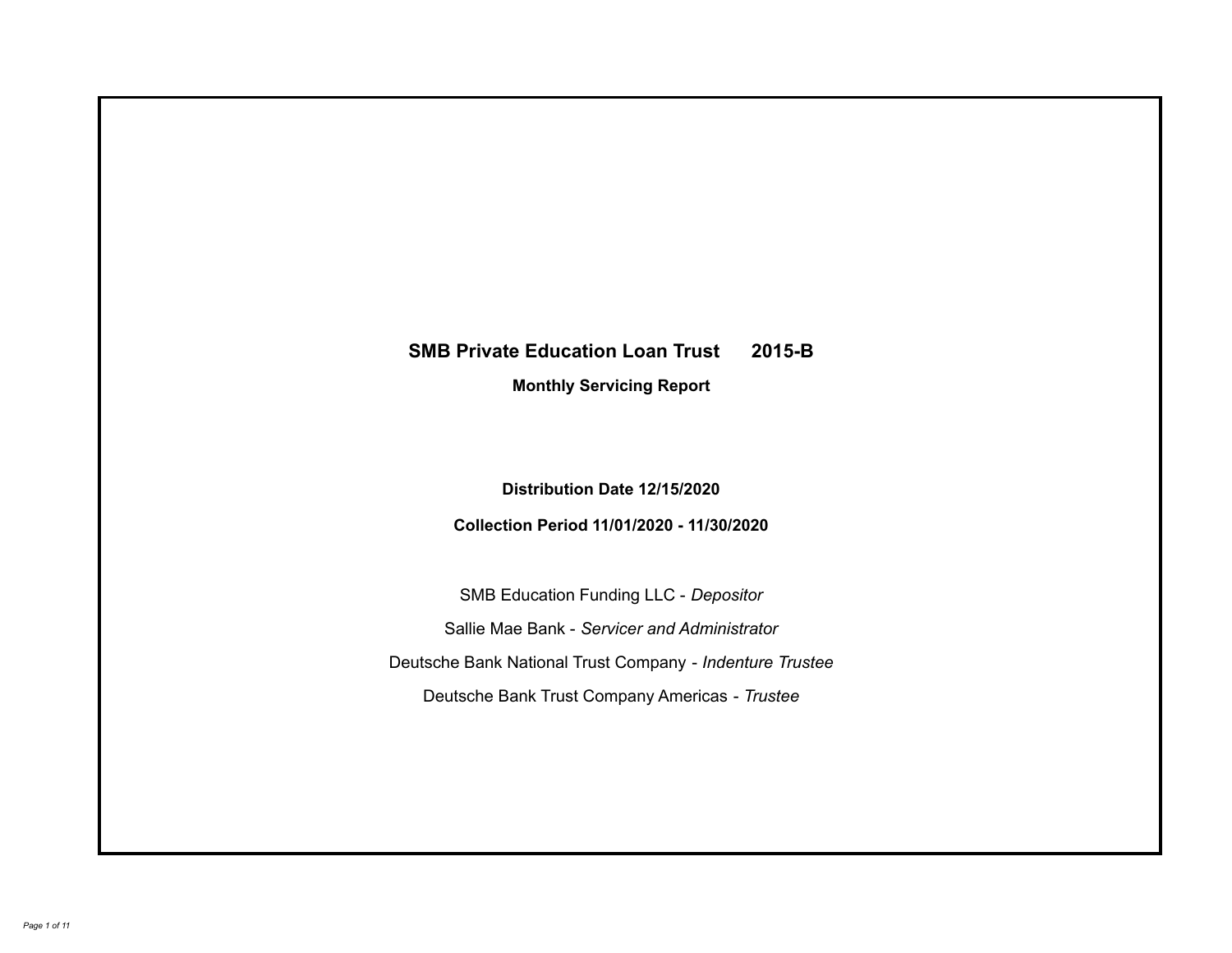A

| <b>Student Loan Portfolio Characteristics</b>                                                                             | <b>Settlement Date</b><br>07/30/2015 | 10/31/2020                                         | 11/30/2020                                         |
|---------------------------------------------------------------------------------------------------------------------------|--------------------------------------|----------------------------------------------------|----------------------------------------------------|
| <b>Principal Balance</b><br>Interest to be Capitalized Balance                                                            | \$700,964,388.29<br>42,430,107.89    | \$300,562,368.03<br>10,629,916.35                  | \$297,114,409.23<br>9,677,572.21                   |
| Pool Balance                                                                                                              | \$743,394,496.18                     | \$311,192,284.38                                   | \$306,791,981.44                                   |
| Weighted Average Coupon (WAC)<br>Weighted Average Remaining Term<br>Number of Loans<br>Number of Borrowers<br>Pool Factor | 8.13%<br>128.84<br>63,899<br>43,918  | 7.75%<br>124.09<br>28,012<br>19,486<br>0.418609885 | 7.77%<br>124.19<br>27,468<br>19,085<br>0.412690682 |
| Since Issued Total Constant Prepayment Rate (1)                                                                           |                                      | 8.79%                                              | 8.68%                                              |
|                                                                                                                           |                                      |                                                    |                                                    |

| . B | <b>Debt Securities</b> | <b>Cusip/Isin</b> | 11/16/2020      | 12/15/2020      |
|-----|------------------------|-------------------|-----------------|-----------------|
|     | A <sub>2</sub> A       | 78448QAB4         | \$49,589,514.27 | \$47,492,348.61 |
|     | A2B                    | 78448QAC2         | \$23,245,084.80 | \$22,262,038.40 |
|     | A <sub>3</sub>         | 78448QAD0         | \$75,000,000.00 | \$75,000,000.00 |
|     | B                      | 78448QAE8         | \$70,000,000.00 | \$70,000,000.00 |
|     | $\sim$<br>◡            | 78448QAF5         | \$50,000,000.00 | \$50,000,000.00 |

| $\sim$<br>◡ | <b>Certificates</b> | Cusip/Isin | 11/16/2020   | 12/15/2020   |
|-------------|---------------------|------------|--------------|--------------|
|             | Residual            | 78448Q108  | \$100,000.00 | \$100,000.00 |

| <b>Account Balances</b>          | 11/16/2020     | 12/15/2020                                                |
|----------------------------------|----------------|-----------------------------------------------------------|
| Reserve Account Balance          | \$1,896,081.00 | \$1,896,081.00                                            |
|                                  |                |                                                           |
| <b>Asset / Liability</b>         | 11/16/2020     | 12/15/2020                                                |
| Overcollateralization Percentage | 13.93%         | 13.70%                                                    |
|                                  |                | \$92,037,594.43                                           |
|                                  |                |                                                           |
|                                  |                | Specified Overcollateralization Amount<br>\$93,357,685.31 |

(1) Since Issued Total CPR calculations found in monthly servicing reports issued on or prior to September 15, 2015 originally included loans that were removed from the pool by the sponsor because they became ineligible for the pool between the cut-off date and settlement date. On October 5, 2015, Since Issued Total CPR calculations were revised to exclude these loans and all prior monthly servicing reports were restated. For additional information, see 'Since Issued CPR Methodology' found on page 11 of this report.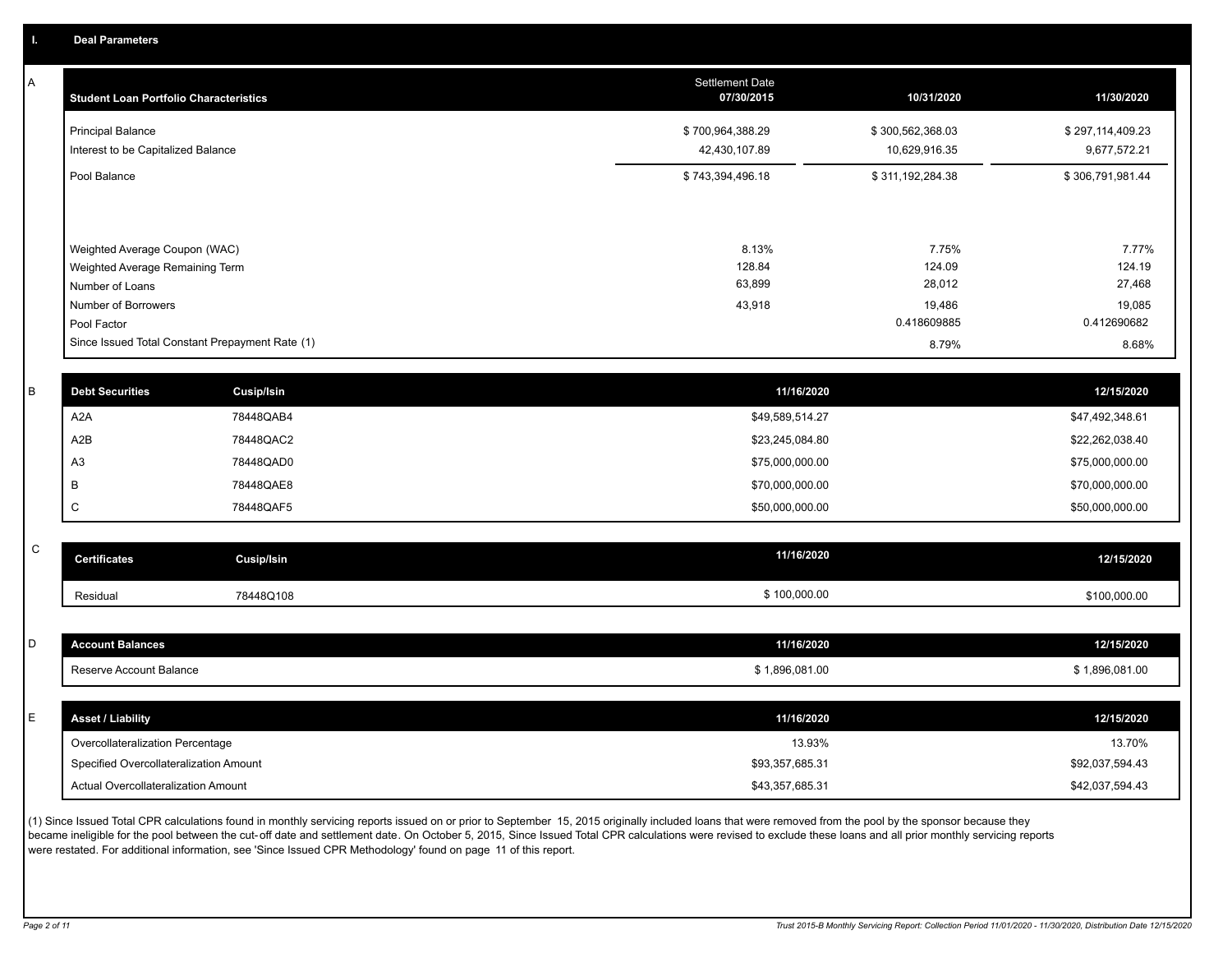### **II. 2015-B Trust Activity 11/01/2020 through 11/30/2020**

| A | <b>Student Loan Principal Receipts</b>                           |                |  |
|---|------------------------------------------------------------------|----------------|--|
|   | <b>Borrower Principal</b>                                        | 4,133,710.01   |  |
|   | <b>Consolidation Activity Principal</b>                          | 0.00           |  |
|   | Seller Principal Reimbursement                                   | (477.09)       |  |
|   | Servicer Principal Reimbursement                                 | 0.00           |  |
|   | Delinquent Principal Purchases by Servicer                       | 0.00           |  |
|   | <b>Other Principal Deposits</b>                                  | 75,259.87      |  |
|   | <b>Total Principal Receipts</b>                                  | \$4,208,492.79 |  |
| В | <b>Student Loan Interest Receipts</b>                            |                |  |
|   | Borrower Interest                                                | 1,483,232.93   |  |
|   | <b>Consolidation Activity Interest</b>                           | 0.00           |  |
|   | Seller Interest Reimbursement                                    | (13.34)        |  |
|   | Servicer Interest Reimbursement                                  | 0.00           |  |
|   | Delinquent Interest Purchases by Servicer                        | 0.00           |  |
|   | Other Interest Deposits                                          | 13,683.22      |  |
|   | <b>Total Interest Receipts</b>                                   | \$1,496,902.81 |  |
| C | <b>Recoveries on Realized Losses</b>                             | \$73,500.13    |  |
| D | <b>Investment Income</b>                                         | \$125.61       |  |
| Е | <b>Funds Borrowed from Next Collection Period</b>                | \$0.00         |  |
| F | <b>Funds Repaid from Prior Collection Period</b>                 | \$0.00         |  |
| G | Loan Sale or Purchase Proceeds                                   | \$0.00         |  |
| н | Initial Deposits to Distribution Account                         | \$0.00         |  |
|   | <b>Excess Transferred from Other Accounts</b>                    | \$0.00         |  |
| J | <b>Borrower Benefit Reimbursements</b>                           | \$0.00         |  |
| Κ | <b>Other Deposits</b>                                            | \$0.00         |  |
| L | <b>Other Fees Collected</b>                                      | \$0.00         |  |
| М | <b>AVAILABLE FUNDS</b>                                           | \$5,779,021.34 |  |
| N | Non-Cash Principal Activity During Collection Period             | \$760,533.99   |  |
| O | Aggregate Purchased Amounts by the Depositor, Servicer or Seller | \$88,943.09    |  |
| P | Aggregate Loan Substitutions                                     | \$0.00         |  |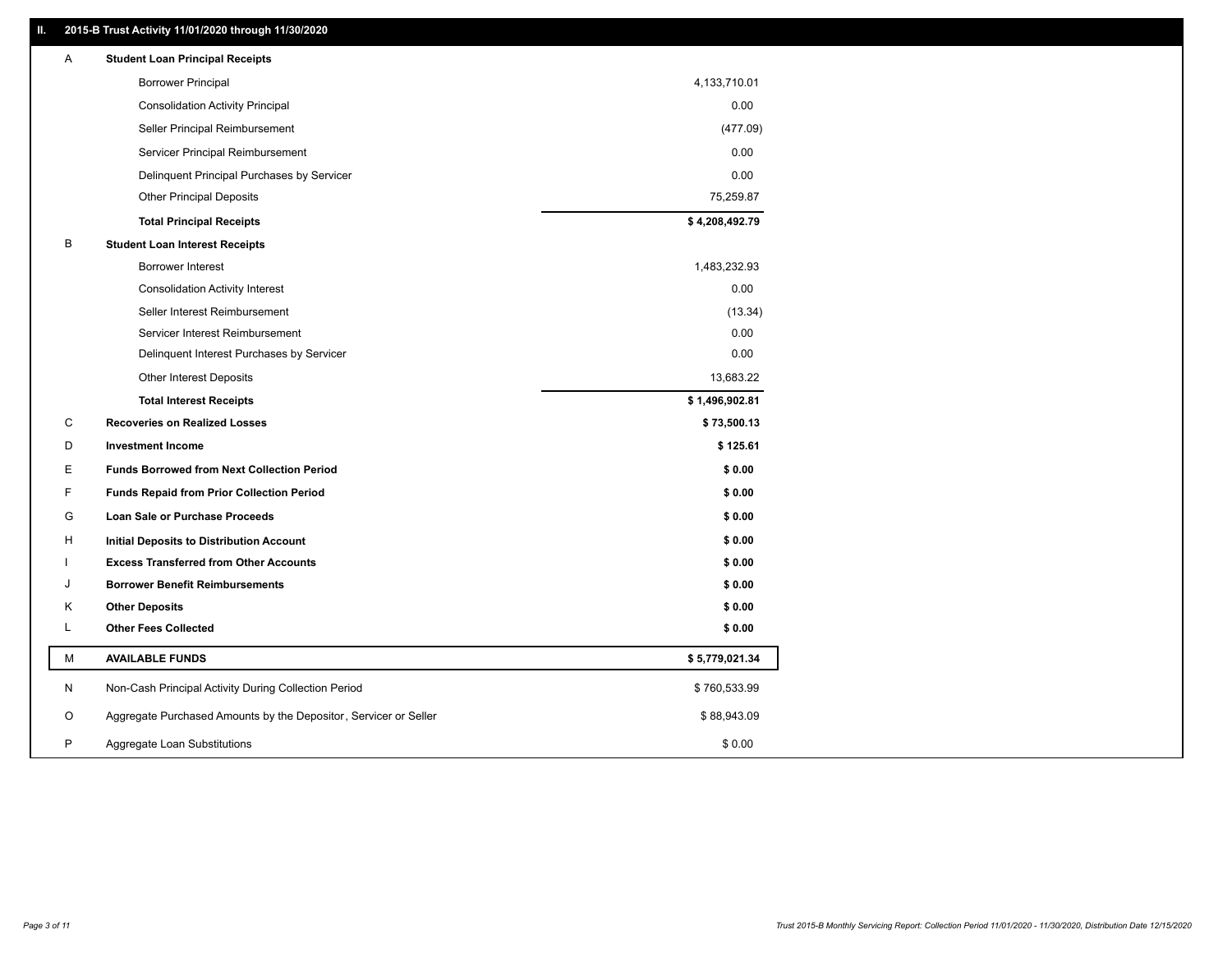|                   |                       |                          |         |                                                                  | <b>Loans by Repayment Status</b> |                            |                          |         |                                                           |                |                            |
|-------------------|-----------------------|--------------------------|---------|------------------------------------------------------------------|----------------------------------|----------------------------|--------------------------|---------|-----------------------------------------------------------|----------------|----------------------------|
|                   |                       |                          |         | 11/30/2020                                                       |                                  |                            |                          |         | 10/31/2020                                                |                |                            |
|                   |                       | <b>Wtd Avg</b><br>Coupon | # Loans | <b>Principal and</b><br><b>Interest Accrued</b><br>to Capitalize | % of Principal                   | % of Loans in<br>Repay (1) | <b>Wtd Avg</b><br>Coupon | # Loans | Principal and<br><b>Interest Accrued</b><br>to Capitalize | % of Principal | % of Loans in<br>Repay (1) |
| INTERIM:          | IN SCHOOL             | 9.11%                    | 489     | \$8,234,946.93                                                   | 2.684%                           | $-$ %                      | 9.07%                    | 492     | \$8,219,832.09                                            | 2.641%         | $-$ %                      |
|                   | <b>GRACE</b>          | 8.85%                    | 115     | \$2,211,362.24                                                   | 0.721%                           | $-$ %                      | 9.02%                    | 218     | \$4,015,159.38                                            | 1.290%         | $-$ %                      |
|                   | <b>DEFERMENT</b>      | 8.77%                    | 2,008   | \$28,234,358.34                                                  | 9.203%                           | $-$ %                      | 8.72%                    | 2,032   | \$28,544,120.34                                           | 9.173%         | $-$ %                      |
| <b>REPAYMENT:</b> | <b>CURRENT</b>        | 7.59%                    | 23,254  | \$244,066,104.69                                                 | 79.554%                          | 91.032%                    | 7.56%                    | 23,529  | \$244,944,496.62                                          | 78.712%        | 90.582%                    |
|                   | 31-60 DAYS DELINQUENT | 7.54%                    | 419     | \$6,568,239.29                                                   | 2.141%                           | 2.450%                     | 7.75%                    | 447     | \$6,698,262.62                                            | 2.152%         | 2.477%                     |
|                   | 61-90 DAYS DELINQUENT | 8.14%                    | 229     | \$3,947,823.36                                                   | 1.287%                           | 1.472%                     | 7.80%                    | 245     | \$3,950,287.15                                            | 1.269%         | 1.461%                     |
|                   | > 90 DAYS DELINQUENT  | 8.89%                    | 150     | \$2,351,045.80                                                   | 0.766%                           | 0.877%                     | 8.48%                    | 153     | \$2,287,406.84                                            | 0.735%         | 0.846%                     |
|                   | FORBEARANCE           | 7.80%                    | 804     | \$11,178,100.79                                                  | 3.644%                           | 4.169%                     | 7.76%                    | 896     | \$12,532,719.34                                           | 4.027%         | 4.635%                     |
| <b>TOTAL</b>      |                       |                          | 27,468  | \$306,791,981.44                                                 | 100.00%                          | 100.00%                    |                          | 28,012  | \$311,192,284.38                                          | 100.00%        | 100.00%                    |

Percentages may not total 100% due to rounding \*

1 Loans classified in "Repayment" include any loan for which interim interest only, \$25 fixed payments or full principal and interest payments are due.

| <b>Loans by Borrower Status</b> |                                                                                                                              |                          |         |                                                                  |                |                                |                          |         |                                                                  |                |                                |
|---------------------------------|------------------------------------------------------------------------------------------------------------------------------|--------------------------|---------|------------------------------------------------------------------|----------------|--------------------------------|--------------------------|---------|------------------------------------------------------------------|----------------|--------------------------------|
|                                 |                                                                                                                              |                          |         | 11/30/2020                                                       |                |                                | 10/31/2020               |         |                                                                  |                |                                |
|                                 |                                                                                                                              | <b>Wtd Avg</b><br>Coupon | # Loans | <b>Principal and</b><br><b>Interest Accrued</b><br>to Capitalize | % of Principal | % of Loans in<br>P&I Repay (2) | <b>Wtd Avg</b><br>Coupon | # Loans | <b>Principal and</b><br><b>Interest Accrued</b><br>to Capitalize | % of Principal | % of Loans in<br>P&I Repay (2) |
| <b>INTERIM:</b>                 | IN SCHOOL                                                                                                                    | 8.79%                    | 895     | \$14,468,186.47                                                  | 4.716%         | $-$ %                          | 8.77%                    | 897     | \$14,349,499.47                                                  | 4.611%         | $-$ %                          |
|                                 | <b>GRACE</b>                                                                                                                 | 8.59%                    | 198     | \$3,669,630.12                                                   | 1.196%         | $-$ %                          | 8.89%                    | 396     | \$7,068,698.63                                                   | 2.271%         | $-$ %                          |
|                                 | <b>DEFERMENT</b>                                                                                                             | 8.43%                    | 3,521   | \$46,742,477.82                                                  | 15.236%        | $-$ %                          | 8.38%                    | 3,547   | \$46,893,930.37                                                  | 15.069%        | $-$ %                          |
| P&I REPAYMENT:                  | <b>CURRENT</b>                                                                                                               | 7.54%                    | 21,284  | \$218,269,512.16                                                 | 71.146%        | 90.227%                        | 7.50%                    | 21,458  | \$217,864,957.00                                                 | 70.010%        | 89.701%                        |
|                                 | 31-60 DAYS DELINQUENT                                                                                                        | 7.50%                    | 393     | \$6,252,083.17                                                   | 2.038%         | 2.584%                         | 7.75%                    | 425     | \$6,303,057.55                                                   | 2.025%         | 2.595%                         |
|                                 | 61-90 DAYS DELINQUENT                                                                                                        | 8.14%                    | 225     | \$3,884,033.40                                                   | 1.266%         | 1.606%                         | 7.81%                    | 240     | \$3,892,015.18                                                   | 1.251%         | 1.602%                         |
|                                 | > 90 DAYS DELINQUENT                                                                                                         | 8.89%                    | 148     | \$2,327,957.51                                                   | 0.759%         | 0.962%                         | 8.48%                    | 153     | \$2,287,406.84                                                   | 0.735%         | 0.942%                         |
|                                 | <b>FORBEARANCE</b>                                                                                                           | 7.80%                    | 804     | \$11,178,100.79                                                  | 3.644%         | 4.621%                         | 7.76%                    | 896     | \$12,532,719.34                                                  | 4.027%         | 5.160%                         |
| <b>TOTAL</b>                    | Percentages may not total 100% due to rounding                                                                               |                          | 27,468  | \$306,791,981.44                                                 | 100.00%        | 100.00%                        |                          | 28,012  | \$311,192,284.38                                                 | 100.00%        | 100.00%                        |
|                                 | 2 Loans classified in "P&I Repayment" includes only those loans for which scheduled principal and interest payments are due. |                          |         |                                                                  |                |                                |                          |         |                                                                  |                |                                |

To conform with company standard reporting these sections now include Princial and Interest Accrued to Capitalize .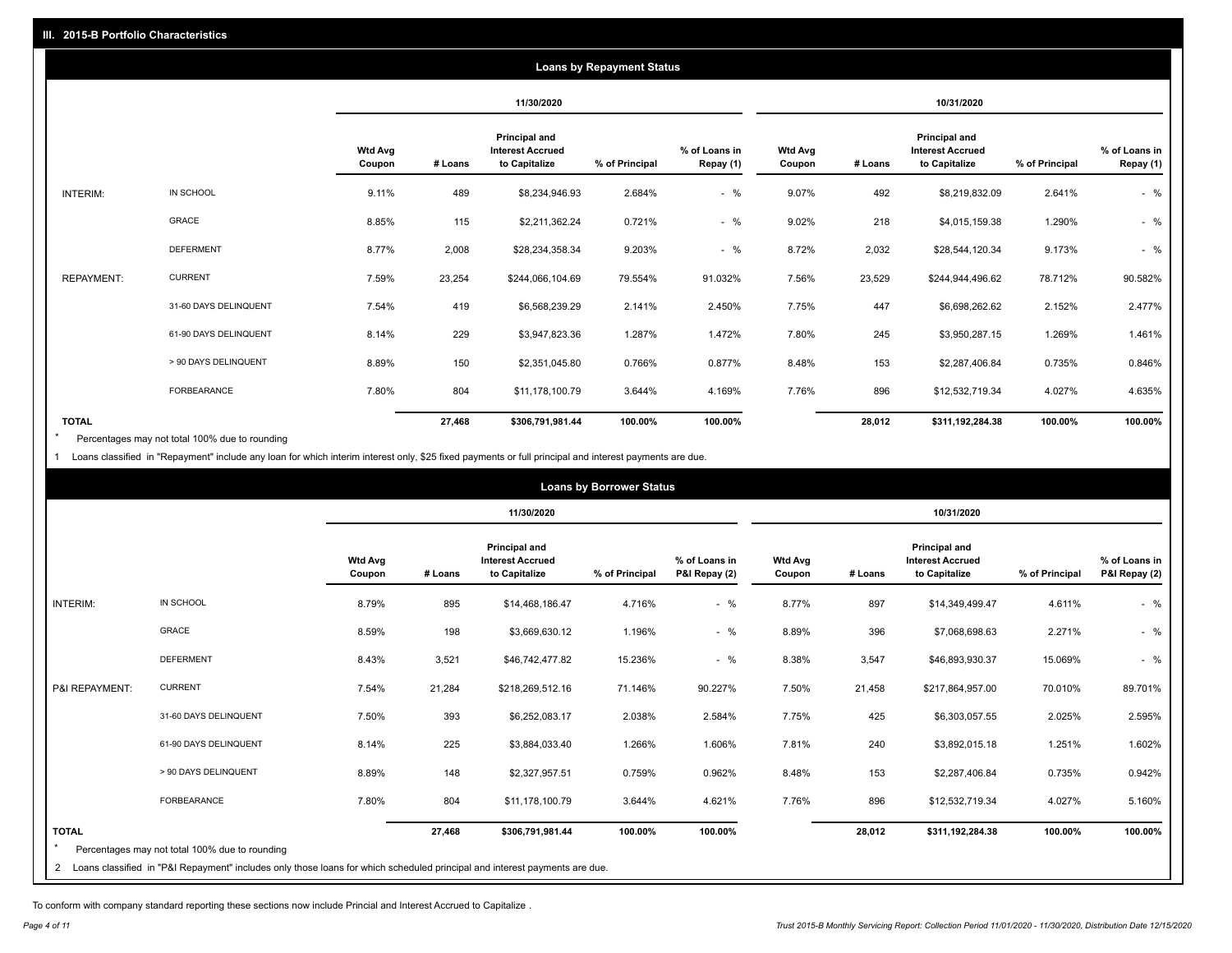|                                                                                                  | 11/30/2020       | 10/31/2020       |
|--------------------------------------------------------------------------------------------------|------------------|------------------|
| Pool Balance                                                                                     | \$306,791,981.44 | \$311,192,284.38 |
| Total # Loans                                                                                    | 27,468           | 28,012           |
| Total # Borrowers                                                                                | 19,085           | 19,486           |
| Weighted Average Coupon                                                                          | 7.77%            | 7.75%            |
| Weighted Average Remaining Term                                                                  | 124.19           | 124.09           |
| Percent of Pool - Cosigned                                                                       | 93.2%            | 93.2%            |
| Percent of Pool - Non Cosigned                                                                   | 6.8%             | 6.8%             |
| Borrower Interest Accrued for Period                                                             | \$1,896,326.12   | \$1,978,081.44   |
| Outstanding Borrower Interest Accrued                                                            | \$12,640,375.08  | \$13,642,206.06  |
| Gross Principal Realized Loss - Periodic *                                                       | \$594,270.59     | \$540,876.88     |
| Gross Principal Realized Loss - Cumulative *                                                     | \$36,002,395.78  | \$35,408,125.19  |
| Recoveries on Realized Losses - Periodic                                                         | \$73,500.13      | \$101,325.23     |
| Recoveries on Realized Losses - Cumulative                                                       | \$5,536,948.60   | \$5,463,448.47   |
| Net Losses - Periodic                                                                            | \$520,770.46     | \$439,551.65     |
| Net Losses - Cumulative                                                                          | \$30,465,447.18  | \$29,944,676.72  |
| Non-Cash Principal Activity - Capitalized Interest                                               | \$1,359,494.12   | \$633,913.19     |
| Since Issued Total Constant Prepayment Rate (CPR) (1)                                            | 8.68%            | 8.79%            |
| <b>Loan Substitutions</b>                                                                        | \$0.00           | \$0.00           |
| <b>Cumulative Loan Substitutions</b>                                                             | \$0.00           | \$0.00           |
| <b>Unpaid Servicing Fees</b>                                                                     | \$0.00           | \$0.00           |
| <b>Unpaid Administration Fees</b>                                                                | \$0.00           | \$0.00           |
| <b>Unpaid Carryover Servicing Fees</b>                                                           | \$0.00           | \$0.00           |
| Note Interest Shortfall                                                                          | \$0.00           | \$0.00           |
| Loans in Modification                                                                            | \$34,517,882.34  | \$35,533,433.98  |
| % of Loans in Modification as a % of Loans in Repayment (P&I)                                    | 14.96%           | 15.43%           |
|                                                                                                  |                  |                  |
|                                                                                                  |                  |                  |
| % Annualized Gross Principal Realized Loss - Periodic as a %<br>of Loans in Repayment (P&I) * 12 | 3.09%            | 2.82%            |
| % Gross Principal Realized Loss - Cumulative as a % of                                           |                  |                  |
| Original Pool Balance                                                                            | 4.84%            | 4.76%            |
|                                                                                                  |                  |                  |

\* In accordance with the Servicer's current policies and procedures, after September 1, 2017 loans subject to bankruptcy claims generally will not be reported as a charged- off unless and until they are delinquent for 120

(1) Since Issued Total CPR calculations found in monthly servicing reports issued on or prior to September 15, 2015 originally included loans that were removed from the pool by the sponsor because they became ineligible fo between the cut-off date and settlement date. On October 5, 2015, Since Issued Total CPR calculations were revised to exclude these loans and all prior monthly servicing reports were restated. For additional information, s Issued CPR Methodology' found on page 11 of this report.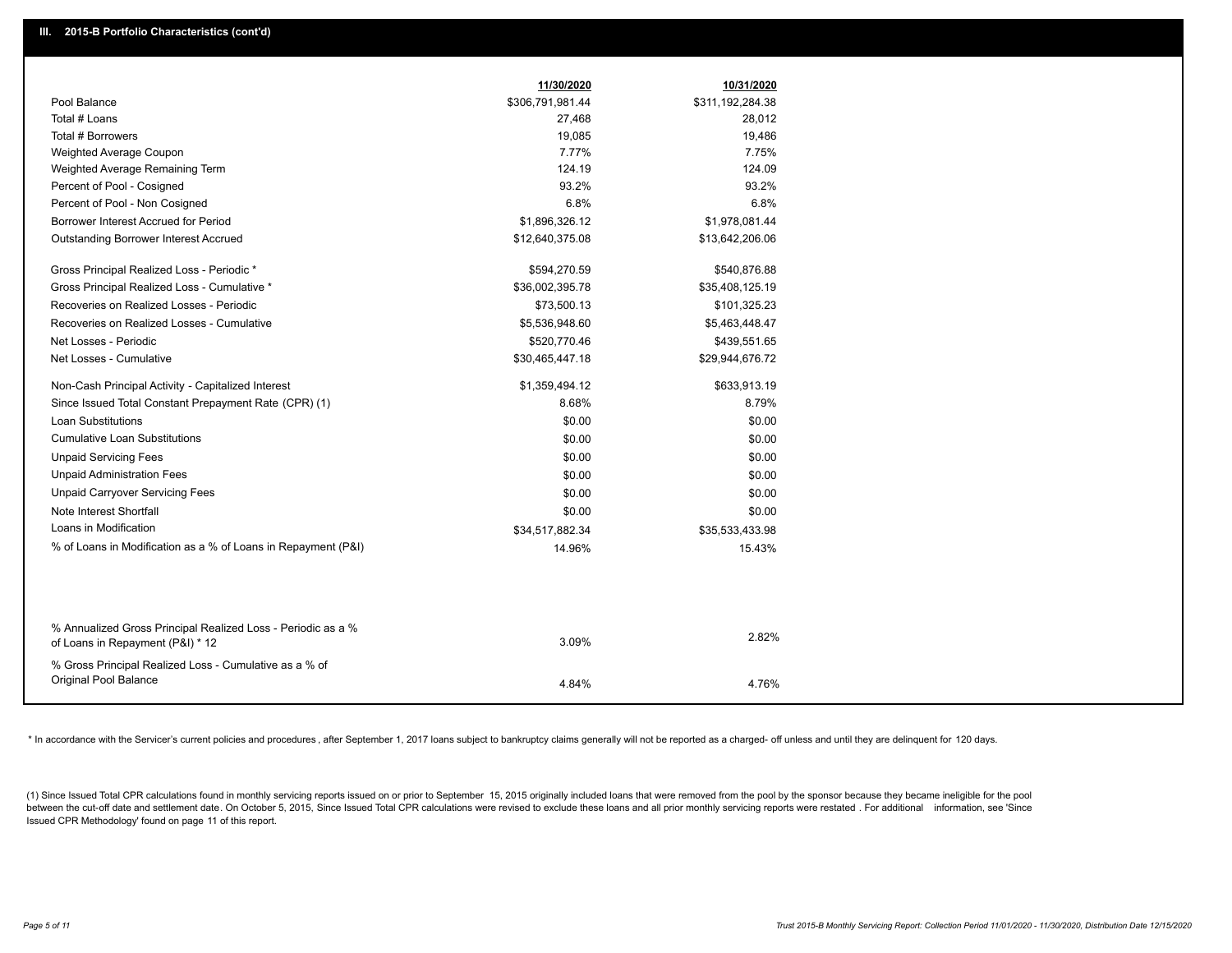#### **Loan Program**  A

|                                    | Weighted<br><b>Average Coupon</b> | # LOANS | <b>S AMOUNT</b>  | $%$ *     |
|------------------------------------|-----------------------------------|---------|------------------|-----------|
| - Smart Option Interest-Only Loans | 6.71%                             | 5,063   | \$37,776,794.17  | 12.313%   |
| - Smart Option Fixed Pay Loans     | 7.69%                             | 7.387   | \$95,874,310.96  | 31.251%   |
| - Smart Option Deferred Loans      | 8.06%                             | 15.018  | \$173,140,876.31 | 56.436%   |
| - Other Loan Programs              | $0.00\%$                          | 0       | \$0.00           | $0.000\%$ |
| <b>Total</b>                       | 7.77%                             | 27,468  | \$306,791,981.44 | 100.000%  |

\* Percentages may not total 100% due to rounding

B

C

**Index Type**

|                       | Weighted<br><b>Average Coupon</b> | # LOANS | <b>\$ AMOUNT</b> | $%$ *    |
|-----------------------|-----------------------------------|---------|------------------|----------|
| - Fixed Rate Loans    | 7.50%                             | 6,211   | \$87,080,146.83  | 28.384%  |
| - LIBOR Indexed Loans | 7.89%                             | 21,257  | \$219,711,834.61 | 71.616%  |
| - Other Index Rates   | $0.00\%$                          |         | \$0.00           | 0.000%   |
| Total                 | 7.77%                             | 27,468  | \$306,791,981.44 | 100.000% |

\* Percentages may not total 100% due to rounding

### **Weighted Average Recent FICO**

| (2)<br>Wtd Avg Recent FICO Band                                                                                                                                                                                                                          | # LOANS | \$ AMOUNT        | %*       |
|----------------------------------------------------------------------------------------------------------------------------------------------------------------------------------------------------------------------------------------------------------|---------|------------------|----------|
| $0 - 639$                                                                                                                                                                                                                                                | 2,223   | \$26,376,825.97  | 8.598%   |
| 640 - 669                                                                                                                                                                                                                                                | 1,890   | \$21,800,723.79  | 7.106%   |
| 670 - 699                                                                                                                                                                                                                                                | 2,872   | \$34,187,513.01  | 11.144%  |
| 700 - 739                                                                                                                                                                                                                                                | 5,552   | \$66,112,049.49  | 21.549%  |
| $740 +$                                                                                                                                                                                                                                                  | 14,930  | \$158,304,182.72 | 51.600%  |
| N/A <sup>(1)</sup>                                                                                                                                                                                                                                       |         | \$10,686.46      | 0.003%   |
| <b>Total</b>                                                                                                                                                                                                                                             | 27,468  | \$306,791,981.44 | 100.000% |
|                                                                                                                                                                                                                                                          |         |                  |          |
| * Percentages may not total 100% due to rounding<br>1 Includes trust private education loans where recent FICO is unavailable or obtaining recent FICO is prohibited by law<br>2 Recent FICO is updated in quarterly intervals; unless prohibited by law |         |                  |          |

To conform with company standard reporting these sections now include Princial and Interest Accrued to Capitalize .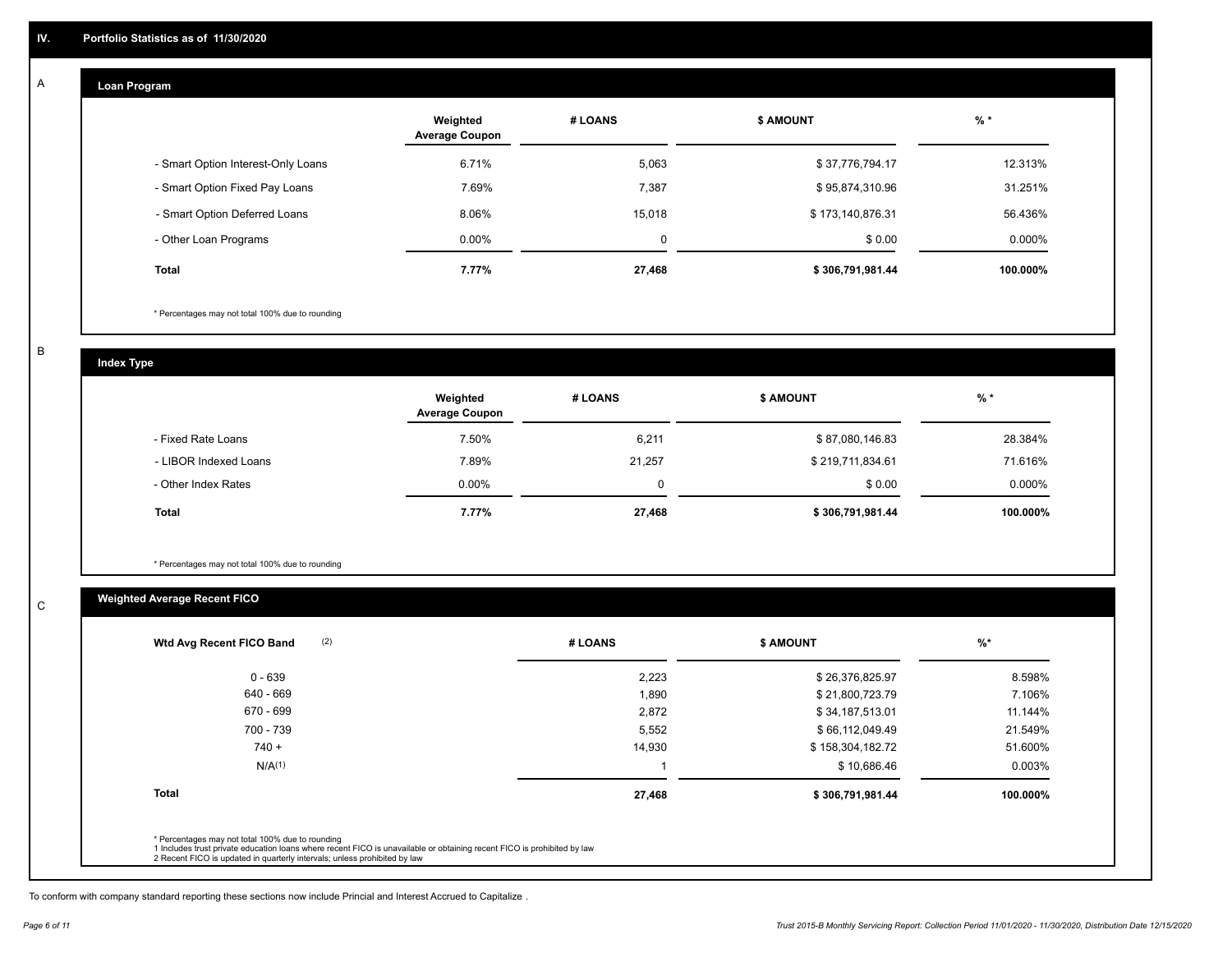| V. |     | 2015-B Reserve Account and Principal Distribution Calculations                             |                  |  |
|----|-----|--------------------------------------------------------------------------------------------|------------------|--|
| А. |     | <b>Reserve Account</b>                                                                     |                  |  |
|    |     | Specified Reserve Account Balance                                                          | \$1,896,081.00   |  |
|    |     | Actual Reserve Account Balance                                                             | \$1,896,081.00   |  |
| В. |     | <b>Principal Distribution Amount</b>                                                       |                  |  |
|    | i.  | Class A Notes Outstanding                                                                  | \$147,834,599.07 |  |
|    | ii. | Pool Balance                                                                               | \$306,791,981.44 |  |
|    |     | First Priority Principal Distribution Amount (i - ii)<br>iii.                              | \$0.00           |  |
|    | iv. | Class A and B Notes Outstanding                                                            | \$217,834,599.07 |  |
|    | v.  | First Priority Principal Distribution Amount                                               | \$0.00           |  |
|    | vi. | Pool Balance                                                                               | \$306,791,981.44 |  |
|    |     | Specified Overcollateralization Amount<br>vii.                                             | \$92,037,594.43  |  |
|    |     | Available Funds (after payment of waterfall items A through H)<br>viii.                    | \$4,915,379.90   |  |
|    | ix. | Class C Notes Outstanding                                                                  | \$50,000,000.00  |  |
|    | x.  | Regular Principal Distribution Amount (if (iv > 0, (iv - v) - (vi - vii), min(viii, ix))   | \$3,080,212.06   |  |
|    |     |                                                                                            |                  |  |
|    | xi. | Pool Balance                                                                               | \$306,791,981.44 |  |
|    |     | 10% of Initial Pool Balance<br>xii.                                                        | \$74,339,449.62  |  |
|    |     | First Priority Principal Distribution Amount<br>xiii.                                      | \$0.00           |  |
|    |     | Regular Principal Distribution Amount<br>XIV.                                              | \$3,080,212.06   |  |
|    |     | Available Funds (after payment of waterfall items A through J)<br>XV.                      | \$1,835,167.84   |  |
|    |     | xvi. Additional Principal Distribution Amount (if(ix $\lt$ = x, min(xv, xi - xiii - xiv))) | \$0.00           |  |
|    |     |                                                                                            |                  |  |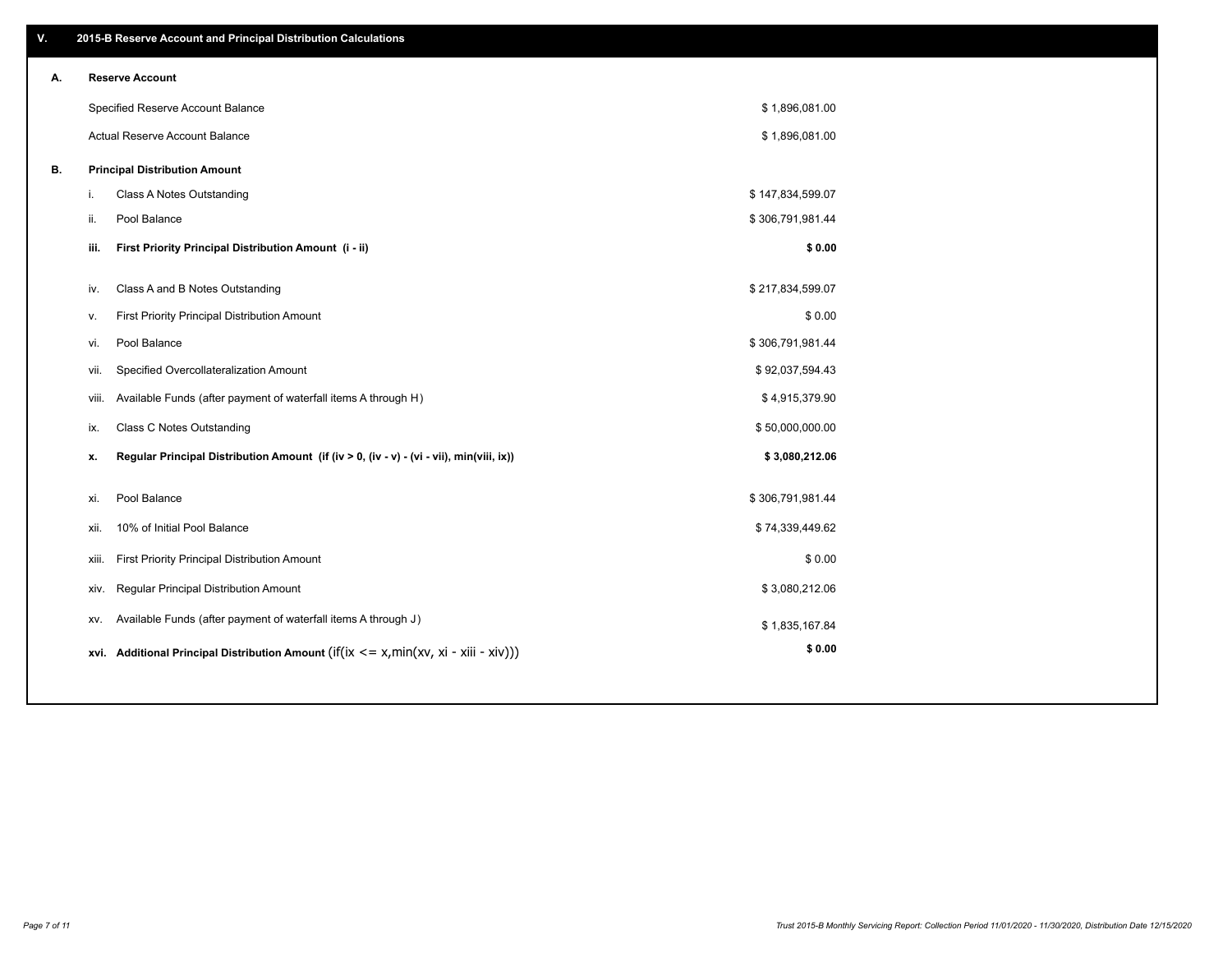|    |                                                         | Paid           | <b>Funds Balance</b> |  |
|----|---------------------------------------------------------|----------------|----------------------|--|
|    | <b>Total Available Funds</b>                            |                | \$5,779,021.34       |  |
| A  | <b>Trustee Fees</b>                                     | \$0.00         | \$5,779,021.34       |  |
| В  | <b>Servicing Fees</b>                                   | \$201,145.55   | \$5,577,875.79       |  |
| C  | i. Administration Fees                                  | \$8,333.00     | \$5,569,542.79       |  |
|    | ii. Unreimbursed Administrator Advances plus any Unpaid | \$0.00         | \$5,569,542.79       |  |
| D  | Class A Noteholders Interest Distribution Amount        | \$262,496.22   | \$5,307,046.57       |  |
| Ε  | <b>First Priority Principal Payment</b>                 | \$0.00         | \$5,307,046.57       |  |
| F  | Class B Noteholders Interest Distribution Amount        | \$204,166.67   | \$5,102,879.90       |  |
| G  | Class C Noteholders Interest Distribution Amount        | \$187,500.00   | \$4,915,379.90       |  |
| H  | <b>Reinstatement Reserve Account</b>                    | \$0.00         | \$4,915,379.90       |  |
|    | <b>Regular Principal Distribution</b>                   | \$3,080,212.06 | \$1,835,167.84       |  |
| J  | <b>Carryover Servicing Fees</b>                         | \$0.00         | \$1,835,167.84       |  |
| Κ  | Additional Principal Distribution Amount                | \$0.00         | \$1,835,167.84       |  |
| L. | Unpaid Expenses of Trustee                              | \$0.00         | \$1,835,167.84       |  |
| м  | Unpaid Expenses of Administrator                        | \$0.00         | \$1,835,167.84       |  |
| N  | Remaining Funds to the Residual Certificateholders      | \$1,835,167.84 | \$0.00               |  |
|    |                                                         |                |                      |  |

#### **Waterfall Conditions**

|      | Pool Balance                                                                     | \$306,791,981.44 |  |
|------|----------------------------------------------------------------------------------|------------------|--|
|      | Class A and B Notes Outstanding                                                  | \$217,834,599.07 |  |
| iii. | Class C Noteholders' Interest Distribution Ratio (i / ii)                        | 140.84%          |  |
| iv.  | Minimum Ratio                                                                    | 110.00%          |  |
| v.   | Is the Class C Noteholders' Interest Distribution Condition Satisfied (iii > iv) |                  |  |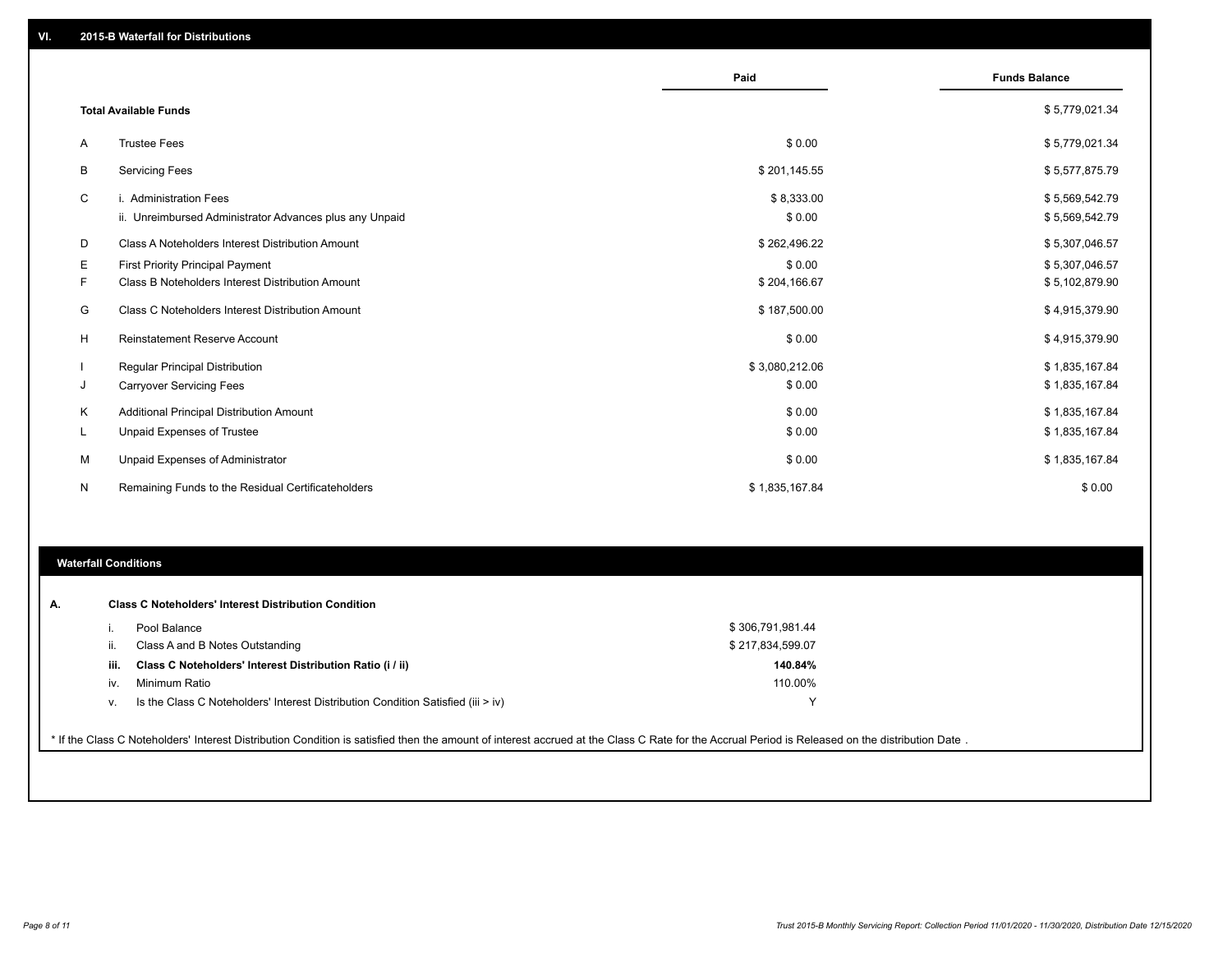## Ending Balance Factor Paydown Factor 0.010922738 0.010922738 0.000000000 Ending Principal Balance \$ 75,000,000.00 \$ 47,492,348.61 \$ \$ 47,492,348.61 \$ 22,262,038.40 \$ 75,000,000.00 Principal Paid \$2,097,165.66 \$ 983,046.40 \$ - Interest Shortfall \$ - \$ - \$ - Interest Paid \$ 123,147.29 \$ 25,108.26 \$ 114,240.67 Total Interest Due \$ 123,147.29 \$ 25,108.26 \$ 114,240.67 Interest Shortfall from Prior Period Plus Accrued Interest \$ - \$ - \$ - Current Interest Due \$ 123,147.29 \$ 25,108.26 \$ 114,240.67 Accrued Interest Factor 0.002483333 0.001080154 0.001523209 Interest Rate\* 2.98000% 1.34088% 1.89088% Daycount Fraction 0.08333333 0.08055556 0.08055556 Accrual Period End 12/15/2020 12/15/2020 12/15/2020 Accrual Period Begin 11/15/2020 11/16/2020 11/16/2020 Record Date (Days Prior to Distribution) 1 1 NEW YORK BUSINESS DAY 1 NEW YORK BUSINESS DAY 1 NEW YORK BUSINESS DAY Spread/Fixed Rate 2.98% 1.20% 1.75% Index FIXED LIBOR LIBOR Beginning Balance \$ 75,000,000.00 \$ 23,245,084.80 \$ 23,245,084.80 \$ 75,000,000.00 \$ 75,000,000.00 \$ 3 Cusip/Isin 78448QAB4 78448QAC2 78448QAD0 **A2A A2B A3** 0.247355982 0.247355982 1.000000000 **Distribution Amounts**

\* Pay rates for Current Distribution. For the interest rates applicable to the next distribution date, please see https://www.salliemae.com/about/investors/data/SMBabrate.txt.

**VII. 2015-B Distributions**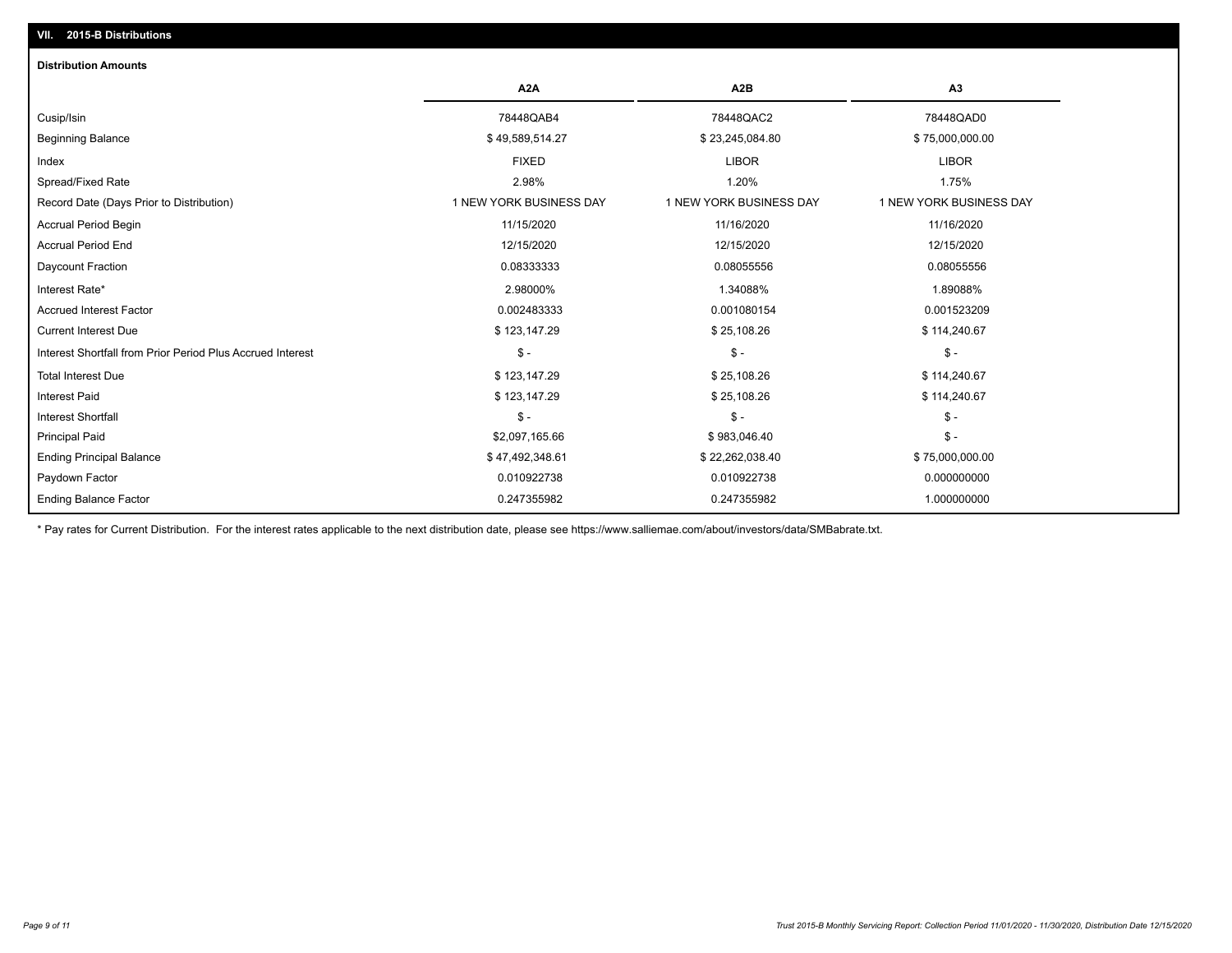| VII. 2015-B Distributions                                  |                         |                         |  |  |  |
|------------------------------------------------------------|-------------------------|-------------------------|--|--|--|
| <b>Distribution Amounts</b>                                |                         |                         |  |  |  |
|                                                            | в                       | C                       |  |  |  |
| Cusip/Isin                                                 | 78448QAE8               | 78448QAF5               |  |  |  |
| <b>Beginning Balance</b>                                   | \$70,000,000.00         | \$50,000,000.00         |  |  |  |
| Index                                                      | <b>FIXED</b>            | <b>FIXED</b>            |  |  |  |
| Spread/Fixed Rate                                          | 3.50%                   | 4.50%                   |  |  |  |
| Record Date (Days Prior to Distribution)                   | 1 NEW YORK BUSINESS DAY | 1 NEW YORK BUSINESS DAY |  |  |  |
| <b>Accrual Period Begin</b>                                | 11/15/2020              | 11/15/2020              |  |  |  |
| <b>Accrual Period End</b>                                  | 12/15/2020              | 12/15/2020              |  |  |  |
| Daycount Fraction                                          | 0.08333333              | 0.08333333              |  |  |  |
| Interest Rate*                                             | 3.50000%                | 4.50000%                |  |  |  |
| <b>Accrued Interest Factor</b>                             | 0.002916667             | 0.003750000             |  |  |  |
| <b>Current Interest Due</b>                                | \$204,166.67            | \$187,500.00            |  |  |  |
| Interest Shortfall from Prior Period Plus Accrued Interest | $\mathsf{\$}$ -         | $\mathsf{\$}$ -         |  |  |  |
| <b>Total Interest Due</b>                                  | \$204,166.67            | \$187,500.00            |  |  |  |
| Interest Paid                                              | \$204,166.67            | \$187,500.00            |  |  |  |
| Interest Shortfall                                         | $\mathcal{S}$ -         | $\mathcal{S}$ -         |  |  |  |
| <b>Principal Paid</b>                                      | $\mathsf{\$}$ -         | $\mathsf{\$}$ -         |  |  |  |
| <b>Ending Principal Balance</b>                            | \$70,000,000.00         | \$50,000,000.00         |  |  |  |
| Paydown Factor                                             | 0.000000000             | 0.000000000             |  |  |  |
| <b>Ending Balance Factor</b>                               | 1.000000000             | 1.000000000             |  |  |  |

\* Pay rates for Current Distribution. For the interest rates applicable to the next distribution date, please see https://www.salliemae.com/about/investors/data/SMBabrate.txt.